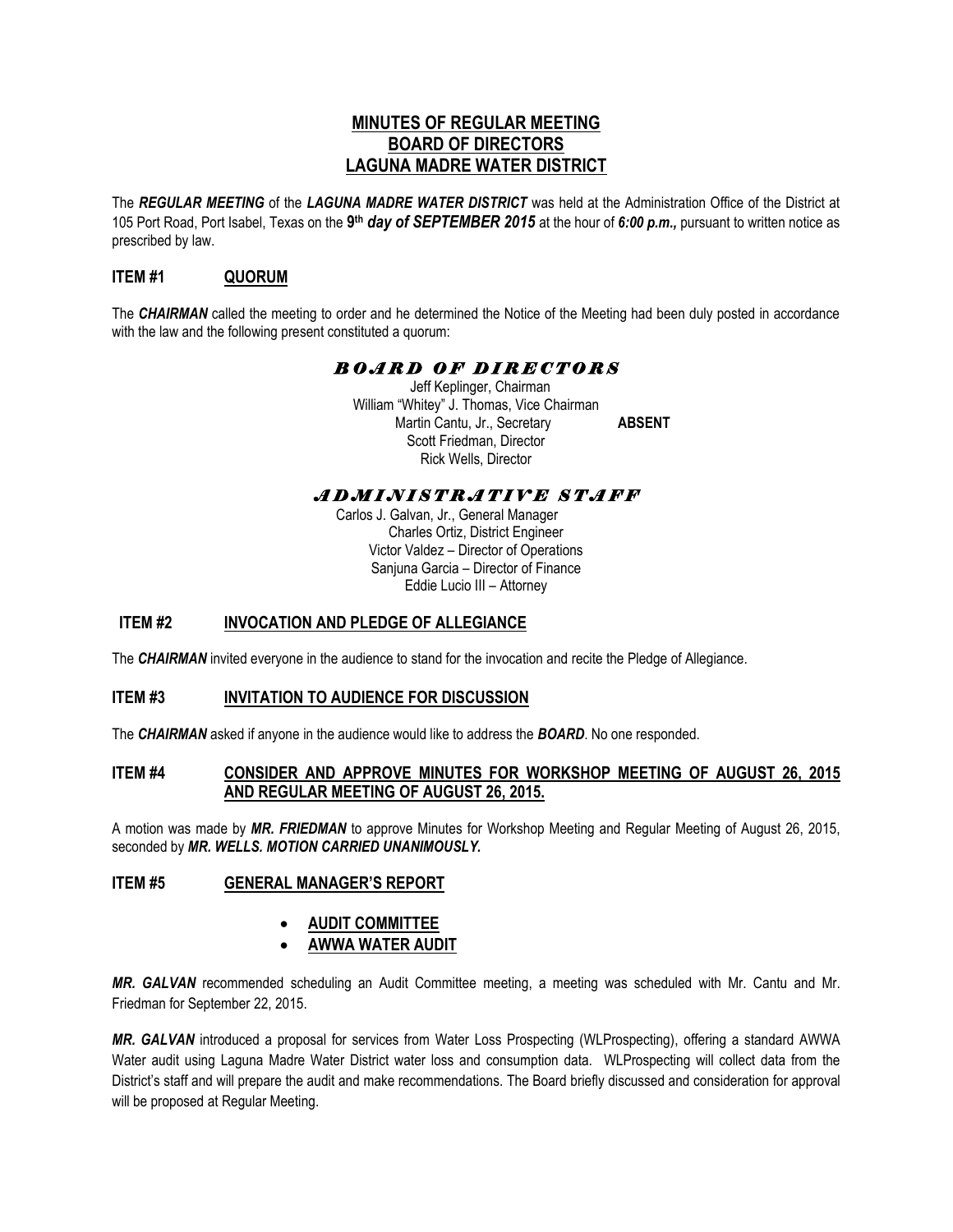# **ITEM #6 DISTRICT ENGINEER'S REPORT**

- **WATER TREATMENT PLANT NO. 1**
- **WATER TREATMENT PLANT NO. 2**

**MR. ORTIZ** reported the following for Water Treatment Plant No. 1:

- Recommended the upgrade (proposed in item #16) on the filter control system that's due to get updated by the original system control provider, that way replacement parts can be available
- THM update the official sampling will be done at the end of the month, pre-samples are being done and is on track to having good numbers this quarter
- Clear well pump #3 needs to get replaced; good pumps are needed at the clearwell

**MR. ORTIZ** reported the following for Water Treatment Plant No. 2:

- Shut down is scheduled for September 22, 2015 to install static mixer; and electrical addition will be placed and finalized
- <sup>o</sup> Backwash waste discharge pump might need to be looked into for repairs or possibly replacing pump
- Chlorine Dioxide is currently being advertised for bids

#### **ITEM # 7 DIRECTOR OF OPERATION'S REPORT**

#### **MONTHLY REPORT**

**MR. VALDEZ** reported the following for the month of August:

- Advertisement for Wastewater Renewal Notice was sent out for the Isla Blanca Wastewater Plant
- $\degree$  5 water taps; 4 sewer taps; 22 meters swaps (21- 5/8" and 1-4"); 19 meters tested; and 5 water leaks fixed
- On East Sunset, SPI road work adjusted 50 feet of a 2 inch water line
- Mechanic Shop started working on high beams
- Wastewater Operator, Francisco Guzman passed his "B" License; and Wastewater Operator, Hugo Galvan passed his "C" License
- <sup>o</sup> Printed copies of photos were handed out of the preliminary work done for the Raw water line at the baseball field (so far 200 feet of the 2 inch line has been installed); update of the clarifiers; and photos of some of the dangers of the hot summer months (bees and snakes in meters boxes and facilities)

#### **ITEM #8 CONSIDER AND REMOVE FROM THE TABLE THE FOLLOWING ITEM TABLED ON THE BOARD MEETING OF AUGUST 26, 2015.**

#### **CONSIDER AND APPROVE BUDGET FOR FY 2015-2016**

A motion was made by *MR. FRIEDMAN* to remove item from the table for discussion, seconded by *MR. WELLS. MOTION CARRIED UNANIMOUSLY.*

#### **ITEM #9 CONSIDER AND APPROVE BUDGET FOR FY 2015-2016**

The Board briefly discussed and the following points were made:

- <sup>o</sup> Staff is working on corrections
- $\degree$  A workshop was scheduled for Wednesday, September 23, 2015 @ 5:15 (before the Regular Meeting) for review and discussion.
- <sup>o</sup> The Board agreed to only approve the Debt Service portion of the Budget for FY 2015-2016, adopting the tax rate for this fiscal year. (see item #12)

A motion was made by *MR. FRIEDMAN* to approve (only) the Debt Service of the Budget for FY 2015-2016, seconded by *MR. THOMAS. MOTION CARRIED UNANIMOUSLY.* 

#### **ITEM #10 CONSIDER AND APPROVE RESOLUTION NO. 122-09-15 ADOPTING THE BUDGET FOR FISCAL YEAR 2015-2016 FOR THE LAGUNA MADRE WATER DISTRICT**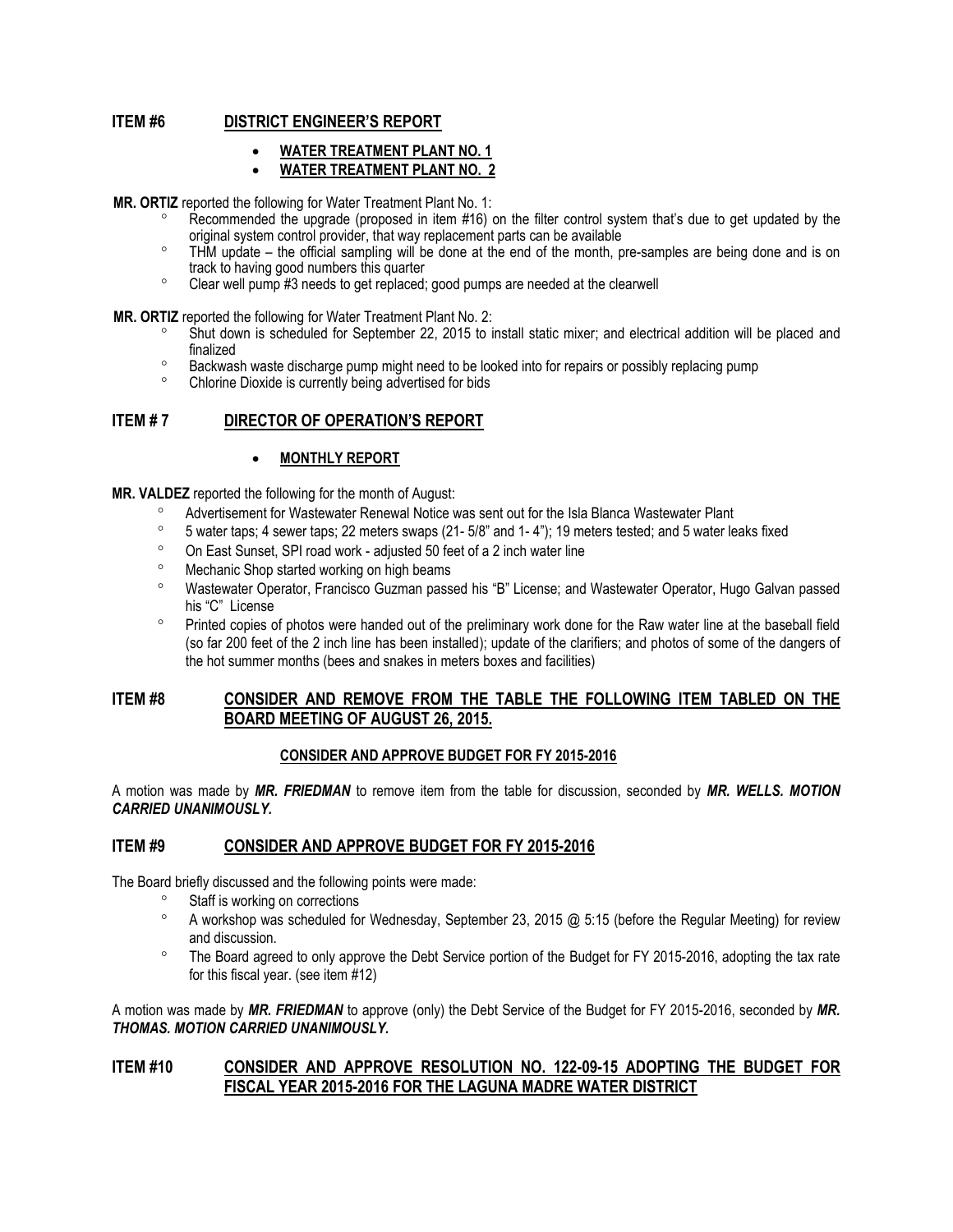This item was not discussed. The *CHAIRMAN* indicated *NO ACTION*. No action was taken.

# **ITEM #11 CONSIDER AND APPROVE 28 MONTH LEASE WITH ARCHER BUSINESS SYSTEMS, INC. THROUGH BUY BOARD PROCUREMENT**

A motion was made by *MR. THOMAS* to approve 28 month lease with Archer Business Systems, Inc. through Buy Board Procurement, seconded by *MR. WELLS. MOTION CARRIED UNANIMOUSLY.*

# **ITEM #12 CONSIDER AND APPROVE RESOLUTION NO. 123-09-15 LEVYING LAGUNA MADRE WATER DISTRICT AD VALOREM TAXES FOR THE YEAR 2015 AT \$0.044643/100 RATE**

A motion was made by *MR. WELLS* to approve Resolution No. 123-09-15 Levying Laguna Madre Water District Ad Valorem Taxes for the Year 2015 at \$0.044643/100/ Rate, seconded by *MR. FRIEDMAN. MOTION CARRIED UNANIMOUSLY.*

# **ITEM #13 CONSIDER AND APPROVE RESOLUTION NO. 124-09-15 APPROVING CAPITAL ASSETS POLICIES AND PROCEDURES**

A motion was made by *MR. WELLS* to approve Resolution No. 124-09-15 Approving Capital Assets Policies and Procedures, seconded by *MR. THOMAS. MOTION CARRIED UNANIMOUSLY.* 

#### **ITEM #14 CONSIDER AND APPROVE MANHOLE REHAB FOR LAGUNA VISTA SANITARY SEWER IMPROVEMENTS**

A motion was made by *MR. TOMAS* to approve Manhole Rehab for Laguna Vista Sanitary Sewer Improvements, seconded by *MR. WELLS. MOTION CARRIED UNANIMOUSLY.*

#### **ITEM #15 CONSIDERATION AND APPROVE LIFT STATION #17 WET WELL REHAB**

A motion was made by *MR. FRIEDMAN* to approve Lift Station #17 Wet Well Rehab, seconded by *MR. THOMAS. MOTION CARRIED UNANIMOUSLY.*

#### **ITEM #16 CONSIDER AND APPROVE REHABILITATION OF EXISTING FILTER CONTROL SYSTEM AT WATER TREATMENT PLANT NO. 1**

A motion was made by *MR. WELLS* to approve Rehabilitation of existing Filter Control System at Water Treatment Plant No. 1, seconded by *MR. FRIEDMAN. MOTION CARRIED UNANIMOUSLY.*

# **ITEM #17 CONSIDER AND APPROVE PURCHASE OF SPARE PARTS (I/O MODULES) AT WATER TREATMENT PLANT NO. 2**

A motion was made by *MR. THOMAS* to approve purchase of Spare Parts (I/O Modules) at Water Treatment Plant No. 2, seconded by *MR. WELLS. MOTION CARRIED UNANIMOUSLY.*

#### **ITEM # 18 CONSIDER AND APPROVE DISBURSEMENTS**

A motion was made by *MR. FRIEDMAN* to approve Disbursements as submitted, seconded by *MR. WELLS. MOTION CARRIED UNANIMOUSLY.*

# **ITEM #19 EXECUTIVE SESSION PERMITTED BY THE OPEN MEETING ACT, V.T.C.A., GOVERNMENT CODE SECTION 551.001 ET SEQ., UNDER SECTION 551.0714 CONSULTATION WITH ATTORNEY; SECTION 551.074, PERSONNEL MATTERS**